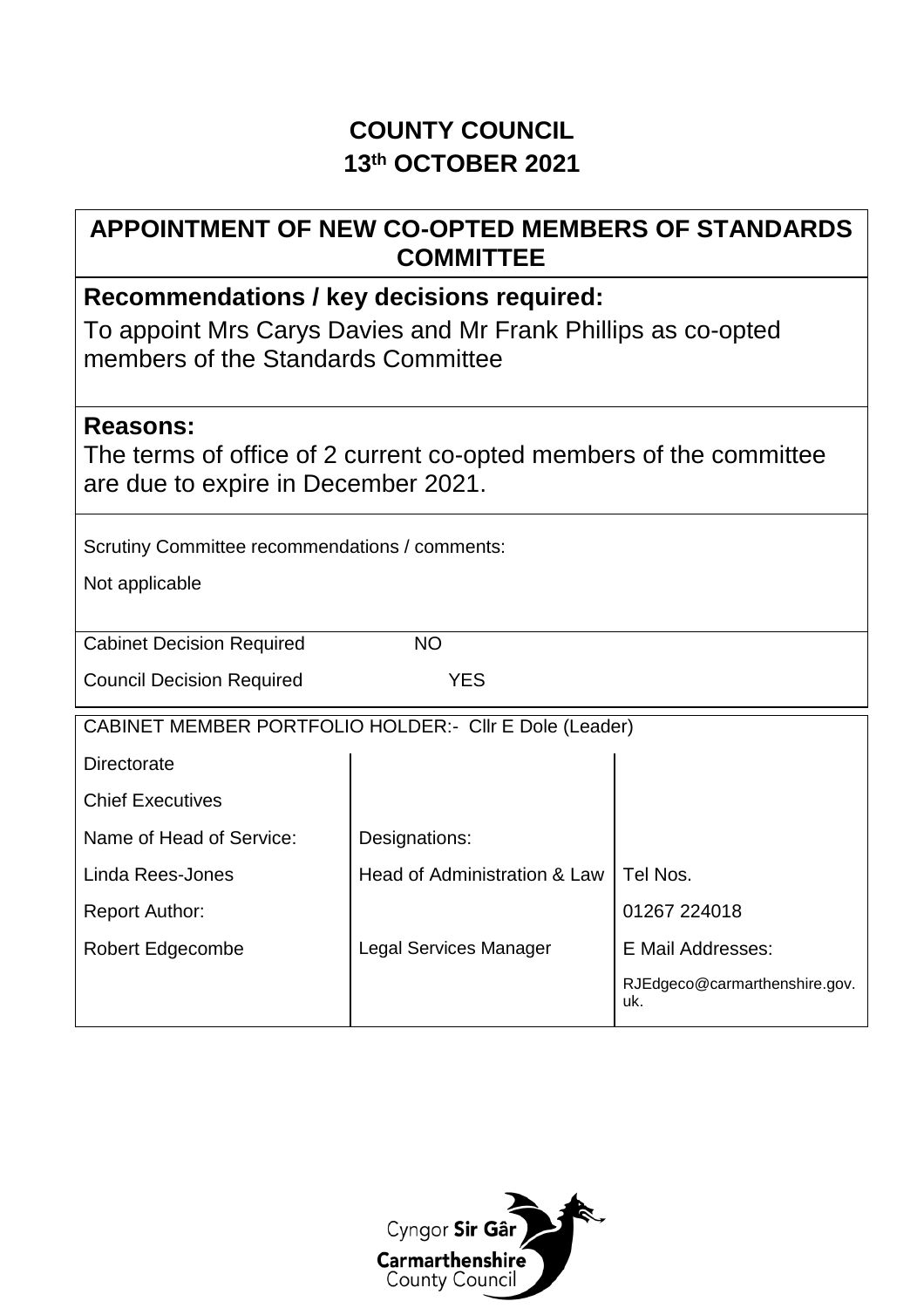### **EXECUTIVE SUMMARY COUNTY COUNCIL 13TH OCTOBER 2021**

#### **Appointment of new co-opted members of Standards Committee**

The current terms of office of 2 co-opted members of the Standards Committee, Mr Andre Morgan (Chair) and Mr. Alun Williams are due to expire in December 2021. As both members are coming to the end of their second term of office they could not be re-appointed to the committee.

Accordingly a public recruitment exercise was held during the summer of 2021 under the direction of a recruitment panel established in accordance with regulations and consisting of

Councillor Rob James Councillor Jeanette Gilasbey Councillor Gareth Thomas Community Councillor Philip Rogers (Community Council member) Mr Andrew Edwards (Lay Member)

Following interviews held on the 11<sup>th</sup> August 2021 the recruitment panel recommends to Full Council that

Mrs Carys Davies and Mr Frank Phillips

Be appointed to the Standards Committee as independent co-opted members.

Mrs Davies is a former university administrator and Mr Phillips a former barrister and the Panel considers that they both have the required skills, knowledge and experience to fulfil this role.

**DETAILED REPORT ATTACHED? NO**